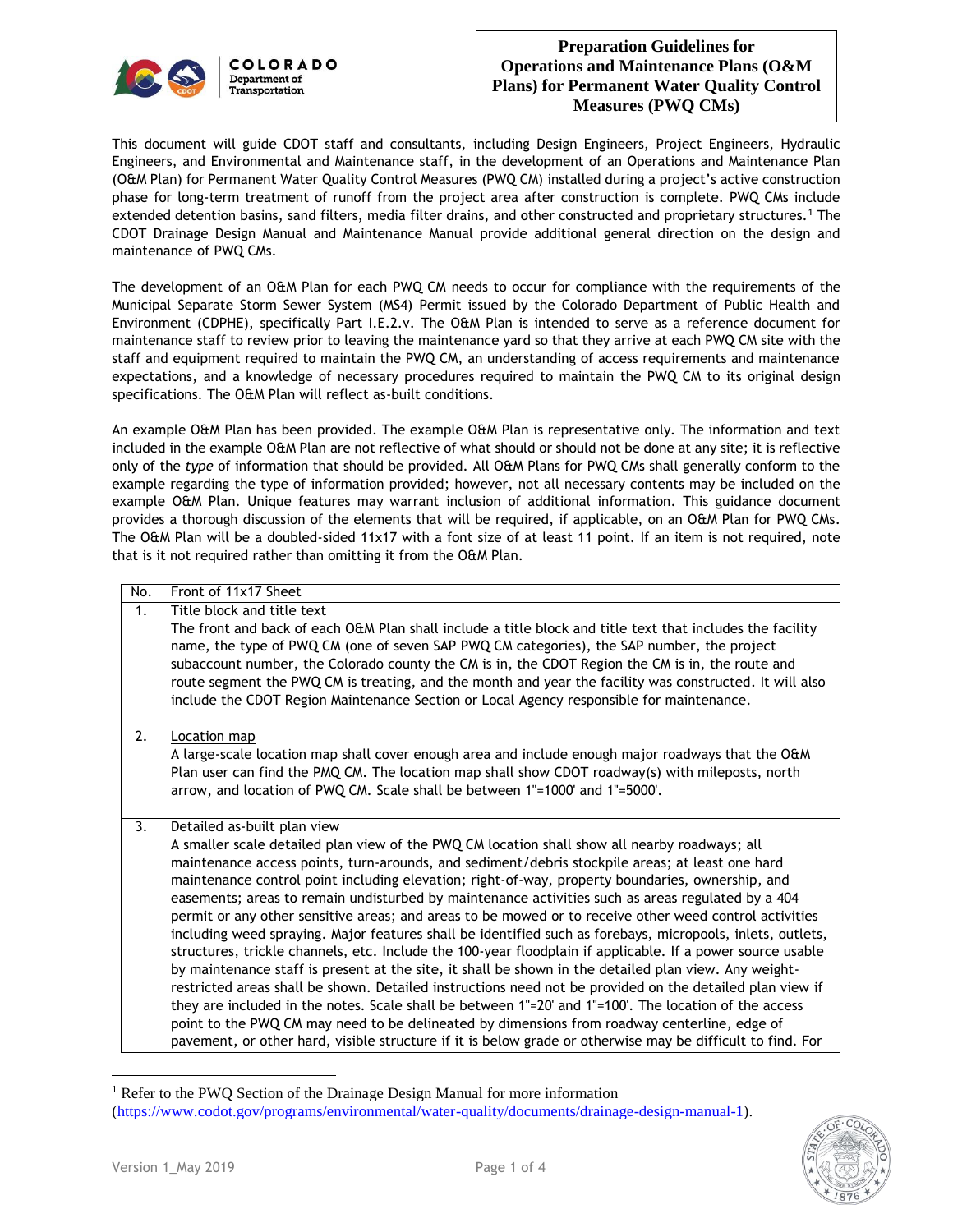

## **COLORADO**<br>Department of<br>Transportation

|     | example, if the PWQ CM is a below-grade vault with manhole access, and there are multiple manholes<br>in the vicinity, it will be necessary to indicate which specific manhole(s) access the PWQ CM.                                                                                                                                                                                                                                                                                                                                                                                                                                                                                                                                                                                                                                                                                 |
|-----|--------------------------------------------------------------------------------------------------------------------------------------------------------------------------------------------------------------------------------------------------------------------------------------------------------------------------------------------------------------------------------------------------------------------------------------------------------------------------------------------------------------------------------------------------------------------------------------------------------------------------------------------------------------------------------------------------------------------------------------------------------------------------------------------------------------------------------------------------------------------------------------|
| 4.  | Profile<br>While not required for every PWQ CM, if critical information cannot be sufficiently in sections and/or<br>the plan view, a profile view of the main flow path through the PWQ CM may be added to show critical<br>elevations and information. Such information may include variations in slope of the main channel invert<br>or pipes and culverts, the extents and depth of the filter media, and underdrains and other structures.<br>The profile shall show permanent pool elevations, crossing utilities, flow direction, and any design<br>water surface elevations used such as the elevation of the water quality capture volume (WQCV) or any<br>specific design storm event. General maintenance notes may be included on the profile or reserved for<br>the detailed notes on the back of the O&M Plan.                                                         |
| 5.  | <b>Sections</b><br>Enough PWQ CM sections shall be included to detail all tops of walls, inverts, rims, dimensions, and<br>flowline elevations of all CM components including, but not limited to, forebays, inlets, micropools,<br>outlets, trickle channels, storm sewers, underdrains, sumps, headwalls, wingwalls, overflow weirs,<br>orifice plates, grates, screens, gates, trash racks, and filter media dimensions and specifications.<br>Sections of proprietary structures may be as provided by the manufacturer. Nearby utilities shall be<br>shown in the sections as applicable. A section showing the maintenance access roads shall also be<br>included with the access road surfacing material and thickness, minimum width, maximum grade, and<br>any weight limitations.                                                                                          |
| 6.  | <b>Grate Details</b><br>Details of all grates must be included with enough information that the maintaining agency can reorder<br>grates if they are stolen. This includes exterior dimensions, materials, and bar spacing in both<br>directions.                                                                                                                                                                                                                                                                                                                                                                                                                                                                                                                                                                                                                                    |
| 7.  | Front page notes<br>While the first page of the O&M Plan is generally reserved for plans, sections, profiles, and details, any<br>notes of high importance may be added here as well as on the second page of the O&M Plan. These may<br>include detailed notes on critical items such as how to handle wetlands or weeds on site, unique access<br>instructions, or IGA conditions. These notes may also be included on the back page to provide<br>redundancy.                                                                                                                                                                                                                                                                                                                                                                                                                     |
| No. | Back of 11x17 Sheet                                                                                                                                                                                                                                                                                                                                                                                                                                                                                                                                                                                                                                                                                                                                                                                                                                                                  |
| 1.  | Notes on general project information<br>The notes shall include the project subaccount number; name(s) of the receiving water; the name,<br>phone number, email of the CDOT Project Engineer for the design of the PWQ CM; the property owner's<br>name(s), contact name, address, phone number, and contact email address if available; the maintaining<br>agency's name(s), contact name, address, phone number, and contact email address if available; the<br>design engineer's name(s), contact name, address, phone number, PE license number, and contact email<br>address if available. If CDOT is the maintaining agency, the name of the Maintenance Section<br>Superintendent shall be included.                                                                                                                                                                          |
| 2.  | Notes on the general facility description<br>The notes shall include a general facility description that includes what type of PWQ CM the facility is;<br>how it functions (filtration, sedimentation, etc.); and the origin of the runoff it treats, including<br>tributary area. A brief note about the overall project under which the PWQ CM was constructed, if<br>applicable, should be included as well as the CDOT Maintenance Section and Local Agency (if<br>applicable) that approved the design. If the facility will not treat the 100-year storm event but will<br>receive inflow exceeding its volumetric capacity, a note should be added on how those flows are safely<br>conveyed through and beyond the facility. If flows are bypassed prior to reaching the PWQ CM, a note<br>shall be included that details the function and location of the bypass structure. |
| 3.  | Notes on the anticipated inspection and maintenance frequency and procedure                                                                                                                                                                                                                                                                                                                                                                                                                                                                                                                                                                                                                                                                                                                                                                                                          |

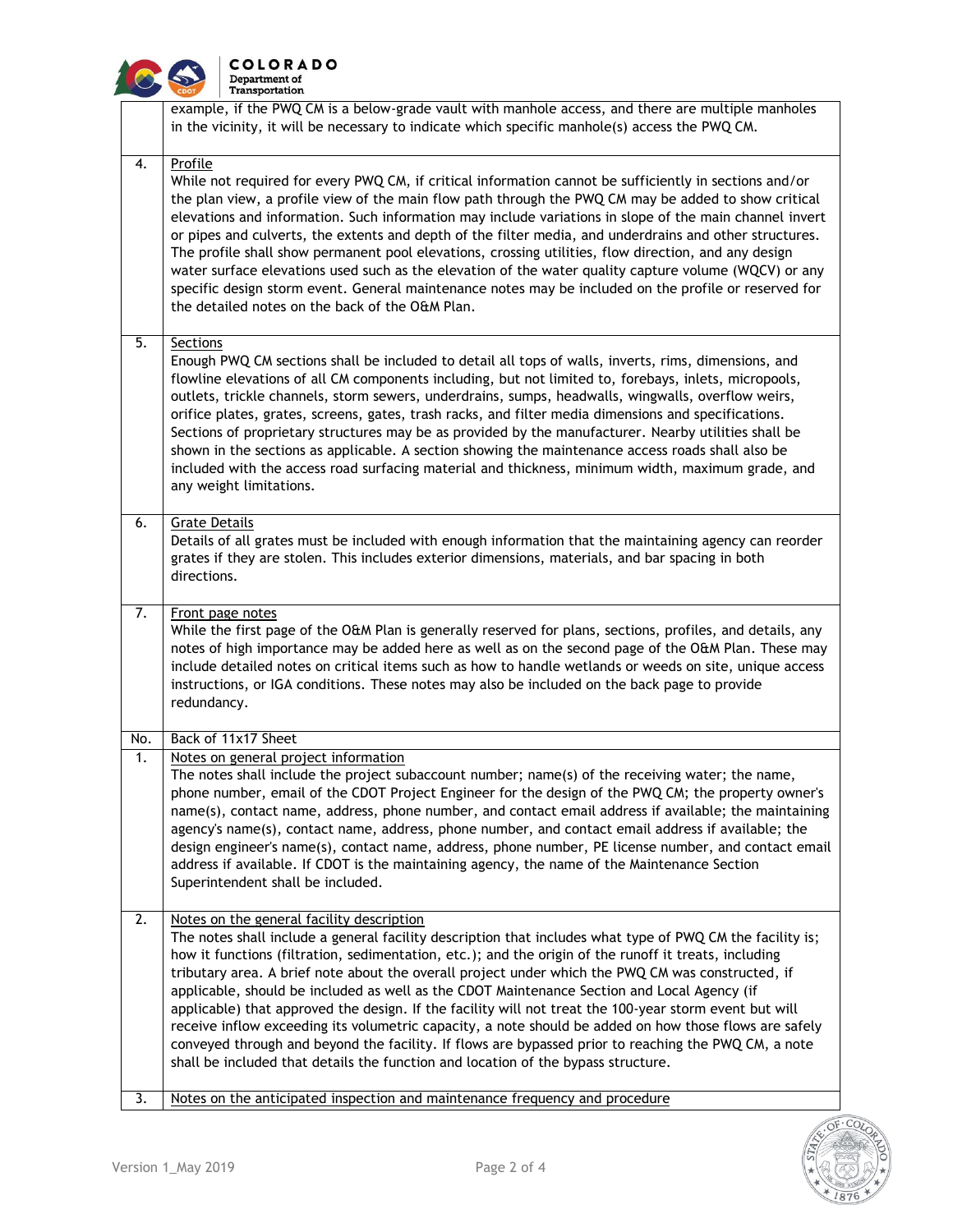

**COLORADO** Department of Transportation

| Initial PWQ CM inspection shall be annually plus after storms producing more than 1 inch of rainfall per<br>hour, at a minimum, with an inspection form filled out for each inspection, Inspection frequency may |
|------------------------------------------------------------------------------------------------------------------------------------------------------------------------------------------------------------------|
|                                                                                                                                                                                                                  |
|                                                                                                                                                                                                                  |
| be adjusted based on findings of inspections during the first year. PWQ CM maintenance shall be                                                                                                                  |
| annually at a minimum. Maintenance frequency may be increased based on findings of inspections                                                                                                                   |
| during the first year and any requirements issued by the EPA or CDPHE. Examples of items to be                                                                                                                   |
| inspected include pond forebays, low water crossings, riprap side slopes and inverts, grouted riprap,                                                                                                            |
| inlets, access ramps, storm sewer outfalls, incoming and outgoing pipes, pond outlet structure including                                                                                                         |
| interior of structure, canal gate (to be exercised), restrictor plate, micropool, trash rack, well screen.                                                                                                       |
|                                                                                                                                                                                                                  |
| The maintenance procedure shall include the following at a minimum, provided they are applicable:                                                                                                                |
| Traffic control plan; confined space entry protocols; dewatering and water control requirements such                                                                                                             |
| that a dewatering permit is not required; sediment and debris removal and disposal requirements,                                                                                                                 |
| including longest reach distance from access road; mowing and weed control; information on wetlands                                                                                                              |
| and other sensitive areas; any other maintenance required maintenance activities; items to be replaced;                                                                                                          |
| any materials testing requirements if sediment must be tested for contaminants prior to disposal; post-                                                                                                          |
| maintenance considerations such as restoring flow patterns, removing temporary dewatering and water                                                                                                              |
|                                                                                                                                                                                                                  |

4. Notes on required maintenance equipment, materials, staffing, and responsibility The notes shall include all equipment, materials, and labor that is anticipated to be required to maintain the PWQ CM. Equipment may include, but not be limited to mowers, pumps, hoses, vac trucks (note reach required), air compressors, shovels, buckets, excavators (note reach required), inflatable coffer dams, weed killer, generators, and sprayers. Anticipated sizes of all equipment shall be included. Materials may include proprietary replacement products such as filter bags or media that need to be ordered in advance or more general filter media. Materials notes should include approximate quantities. Staffing notes shall include the minimum number of maintenance staff expected to be required to complete the maintenance activities. For example, if two employees are required to operate a pump or install a coffer dam, this should be noted in this section.

control measures such as stop logs, or additional cleanup requirements.

These notes shall include a description and details of any inter-governmental agreements (IGAs) regarding maintenance of the PWQ CM and which entity is responsible for which aspects of maintenance. The IGA description and details should include the dates and parties subject to the agreement and a general summary of the agreement, including what happens if one party does not fulfill its contractual obligations. Also note if CDOT or a Local Agency is relying on C.R.S. 43-2-135 as the maintenance mechanism.

## 5. Notes on ROW, adjacent ownership, and access The notes shall include a general description of the right-of-way shown in the detailed plan view, the

adjacent property ownership, and locations and dimensions of maintenance access. These notes shall include property access requirements such as whether locked gates might be encountered, locations of keys, access codes, and vehicular weight limitations. Notes shall also include additional applicable specific instructions (e.g., must approach access drive from the south).

## 6. Notes on vegetation management

The notes are specific to seed mixes, mowing, and weed control. There may be some redundancy with the notes on the anticipated inspection and maintenance procedure and frequency. These notes are intended to be more detailed. The notes shall include all seed mixes (dryland/upland and/or wetland mixes) and any trees or shrubs that have been planted at the site. Seed mixes shall include all genus, species, variety, and pounds pure live seed per acre of each type of seed that was planted as well as the location (e.g. above elevation XXXX.XX, on the low flow channel side slopes, etc.).

These notes shall also indicate the total area to be mowed, in acres, and any notes on mowing.

How weed control is to be accomplished (e.g. mowing, spraying, etc.) shall be included in the notes. Different areas may require different methods, and these shall be noted. These notes shall also include criteria on replacement of seed or other vegetation.